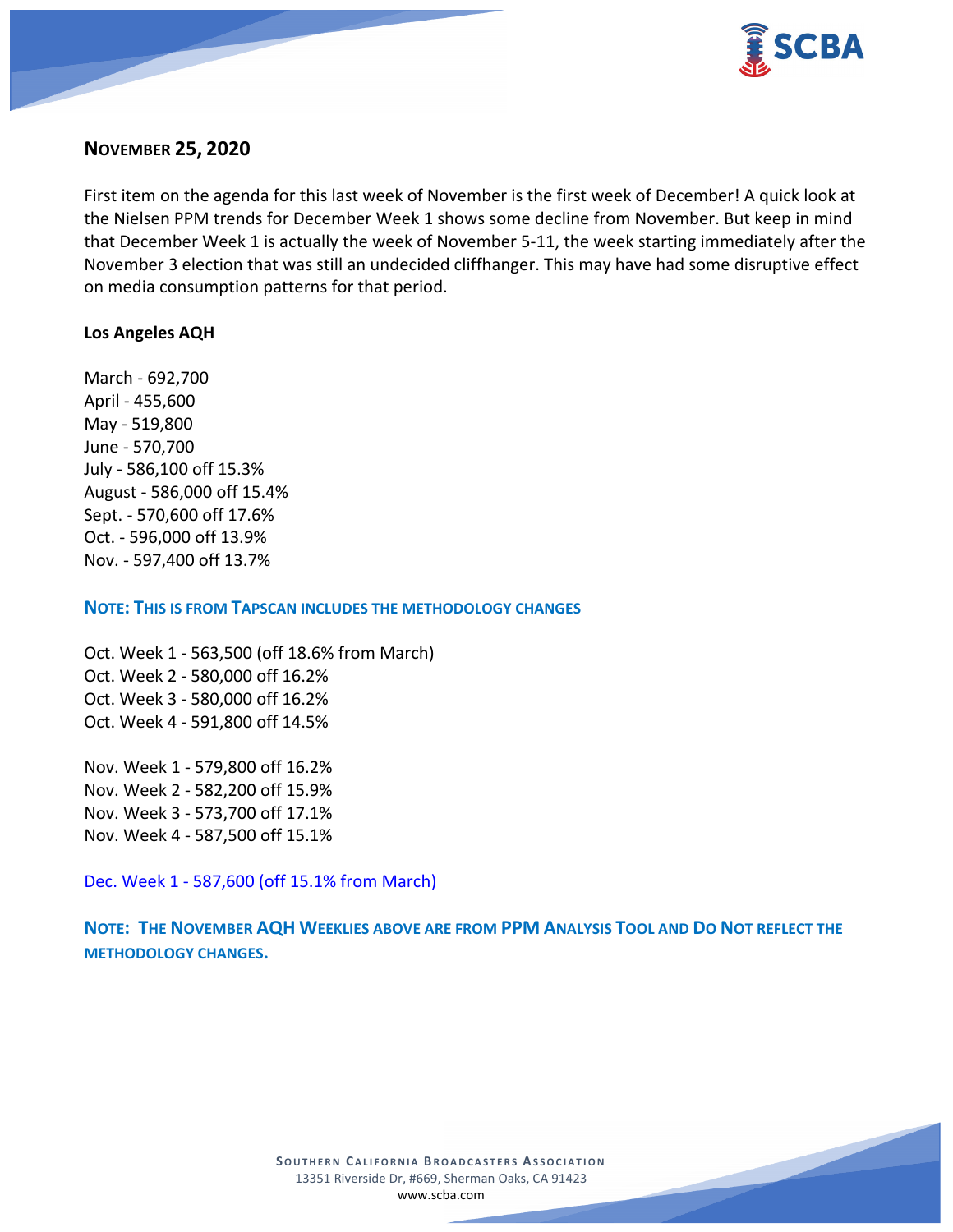

#### **Los Angeles Cume**

March - 10,611,300 April - 9,080,100 May - 9,572,200 June - 9,941,100 July - 10,089,600 off 4.9% August - 10,029,800 off 5.4% Sept. - 9,999,500 off 5.7% Oct. - 10,055,100 off 5.2% Nov. - 10,133,900 off 4.4%

Oct. Week 1 - 9,970,700 (Off 6% from March) Oct. Week 2 - 10,074,200 off 5% Oct. Week 3 - 10,155,500 off 4.6% Oct. Week 4 - 10,060,000 off 5.1%

Nov. Week 1 - 10,133,900 (off 4.4% from March) Nov. Week 2 - 10,216,200 off 3.7% Nov. Week 3 - 10,052,500 off 5.2% Nov. Week 4 - 10,132,900 off 4.5%

Dec. Week 1 - 9,880,500 (off 6.8% from March)

#### **Riverside/San Bernardino AQH**

March - 128,900 April - 96,200 May - 105,000 June - 115,100 July - 108,600 off 15.7% August - 109,400 off 15.1% Sept. - 102,100 off 20.7% Oct. - 106,000 off 17.7% Nov. - 105,600 off 18%

**NOTE: THIS IS FROM TAPSCAN AND INCLUDES THE METHODOLOGY CHANGES.** 

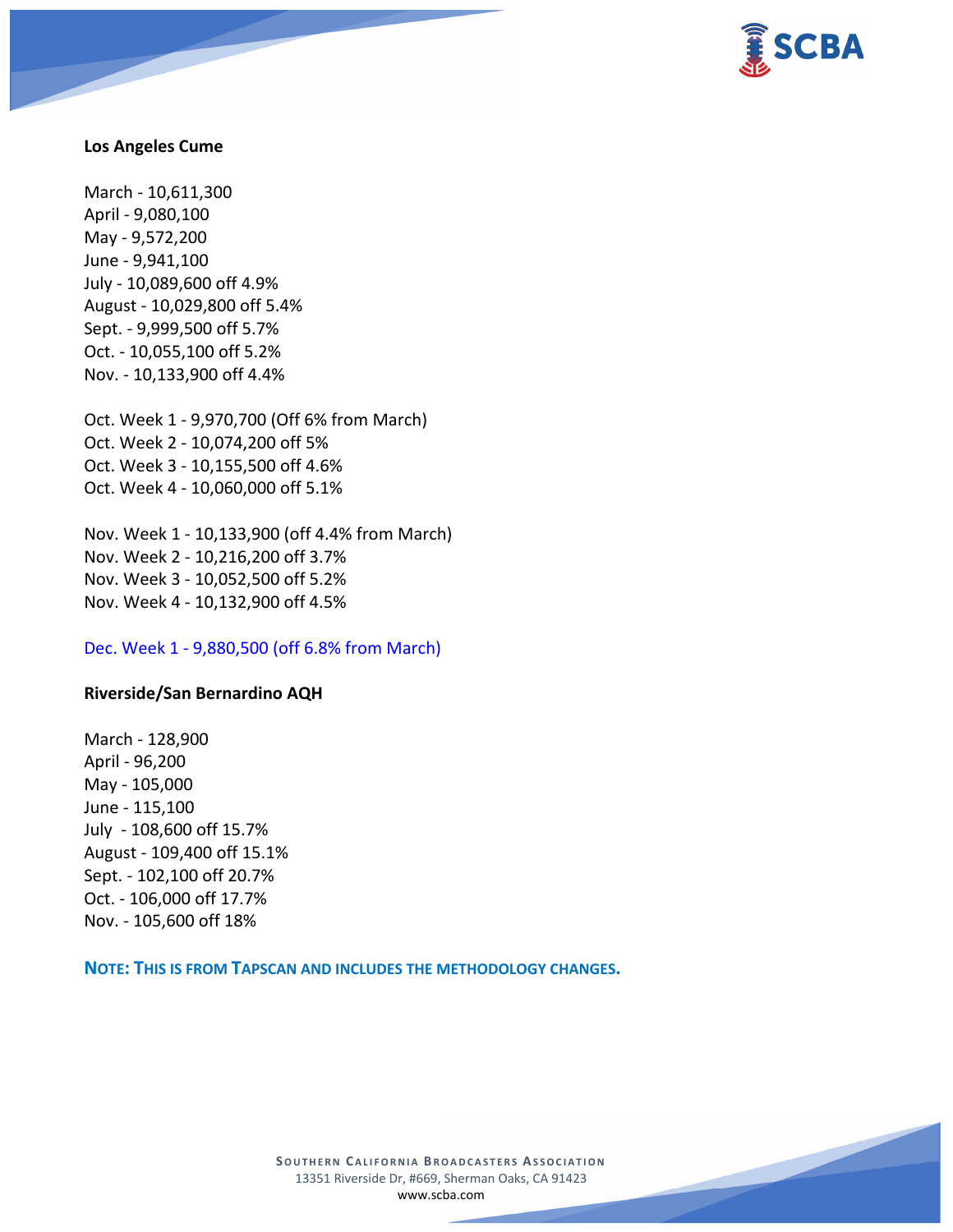

Oct. Week 1 - 104,600 (Off 18.8% from March) Oct. Week 2 - 104,600 off 18.8% Oct. Week 3 - 102,200 off 20.7% Oct. Week 4 - 101,000 off 21.6%

Nov Week 1 - 101,200 (off 21.4% from March) Nov. Week 2 - 100,000 off 22.4% Nov. Week 3 - 99,000 off 23.1% Nov. Week 4 - 106,500 off 17.3%

Dec. Week 1 - 105,400 (off 18.2% from March)

**NOTE: THE NOVEMBER AQH WEEKLIES ABOVE ARE FROM PPM ANALYSIS TOOL AND DO NOT REFLECT THE METHODOLOGY CHANGES.**

#### **Riverside/San Bernardino Cume**

March - 2,012,400 April - 1,727,400 May - 1,846,500 June - 1,924,800 July - 1,968,100 off 2.2% August - 1,948,500 off 3.1% Sept. - 1,909,800 off 5% Oct. - 1,891,200 off 6% Nov. - 1,901,700 off 5.5%

Oct. Week 1 - 1,916,000 (Off 4.7% from March) Oct. Week 2 - 1,889,200 off 6.1% Oct. Week 3 - 1,889,900 off 6% Oct. Week 4 - 1,869,700 off 7%

Nov. Week 1 - 1,883,100 (off 6.4% from March) Nov. Week 2 - 1,891,100 off 6% Nov. Week 3 - 1,902,800 off 5.4% Nov. Week 4 - 1,929,700 off 4.1%

Dec. Week 1 - 1,870,000 (off 7% from March)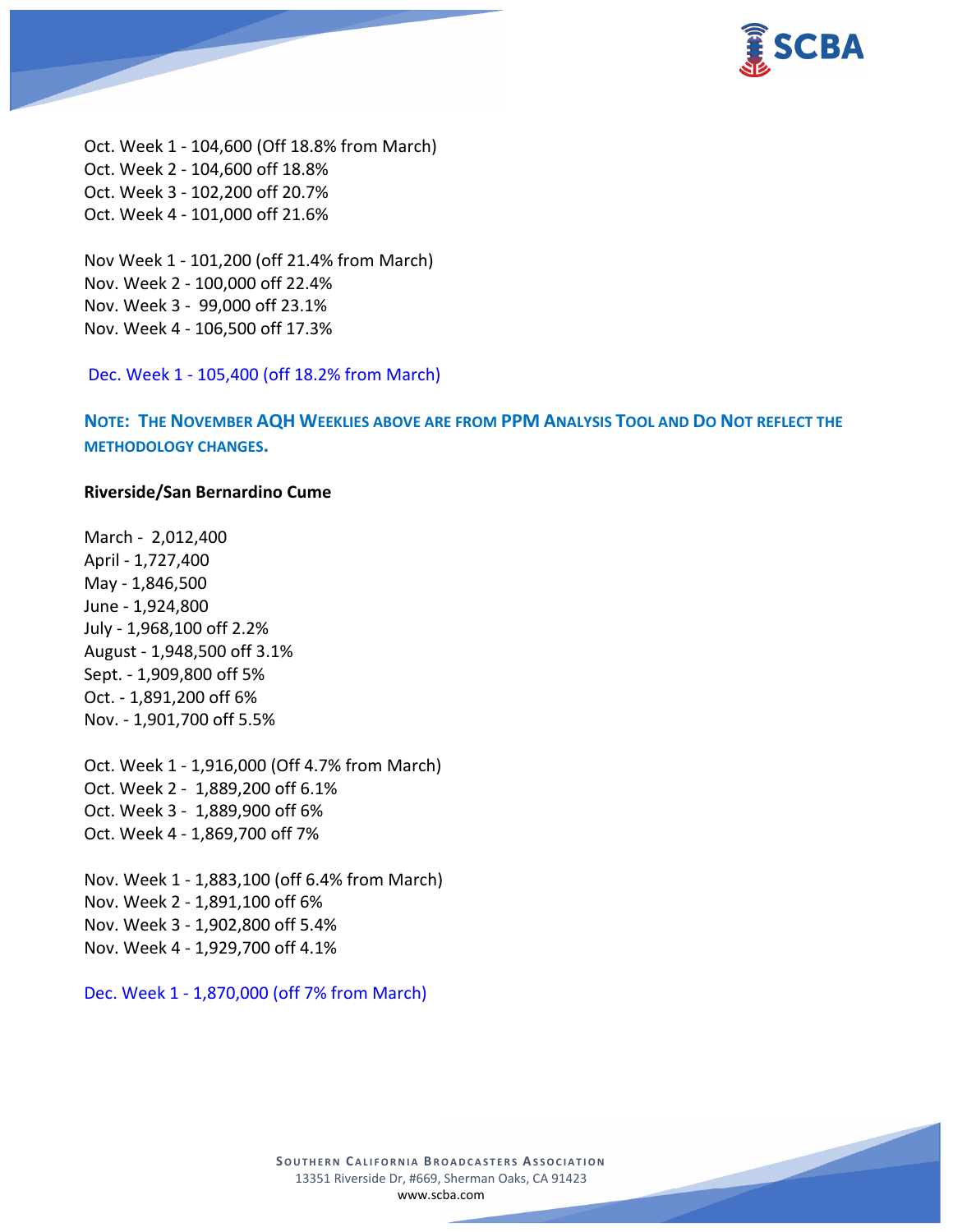

#### **San Diego AQH**

March - 142,700 April - 98,000 May - 109,400 June - 120,100 July - 126,000 August - 128,500 (off 10% from March) Sept. - 125,000 (off 12.4% from March) Oct. - 126,800 (off 11.1% from March) Nov. - 129,300 (off 9.4% from March)

**NOTE: THIS IS FROM TAPSCAN AND INCLUDES THE METHODOLOGY CHANGES** 

Oct. Week 1 - 124,400 (off 12.8% from March) Oct. Week 2 - 121,000 off 15.2% Oct. Week 3 - 118,800 off 16.7% Oct. Week 4 - 125,400 off 12.1% from March

Nov. Week 1 - 119,900 (off 16% from March) Nov. Week 2 - 121,700 off 14.6% Nov. Week 3 - 125,700 off 11.9% Nov. Week 4 - 127,800 off 10.4%

Dec. Week 1 - 118,500 (off 17.0% from March)

**NOTE: THE NOVEMBER AQH WEEKLIES ABOVE ARE FROM PPM ANALYSIS TOOL AND DO NOT REFLECT THE METHODOLOGY CHANGES.**

#### **San Diego Cume**

March - 2,549,000 April - 2,133,900 May - 2,303,400 June - 2,408,600 July - 2,438,900 August - 2,418,400 (off 5.1% from March) Sept. - 2,382,700 (off 6.5% from March) Oct. - 2,398,000 (off 5.9% from March) Nov. - 2,361,900 (off 7.3% from March)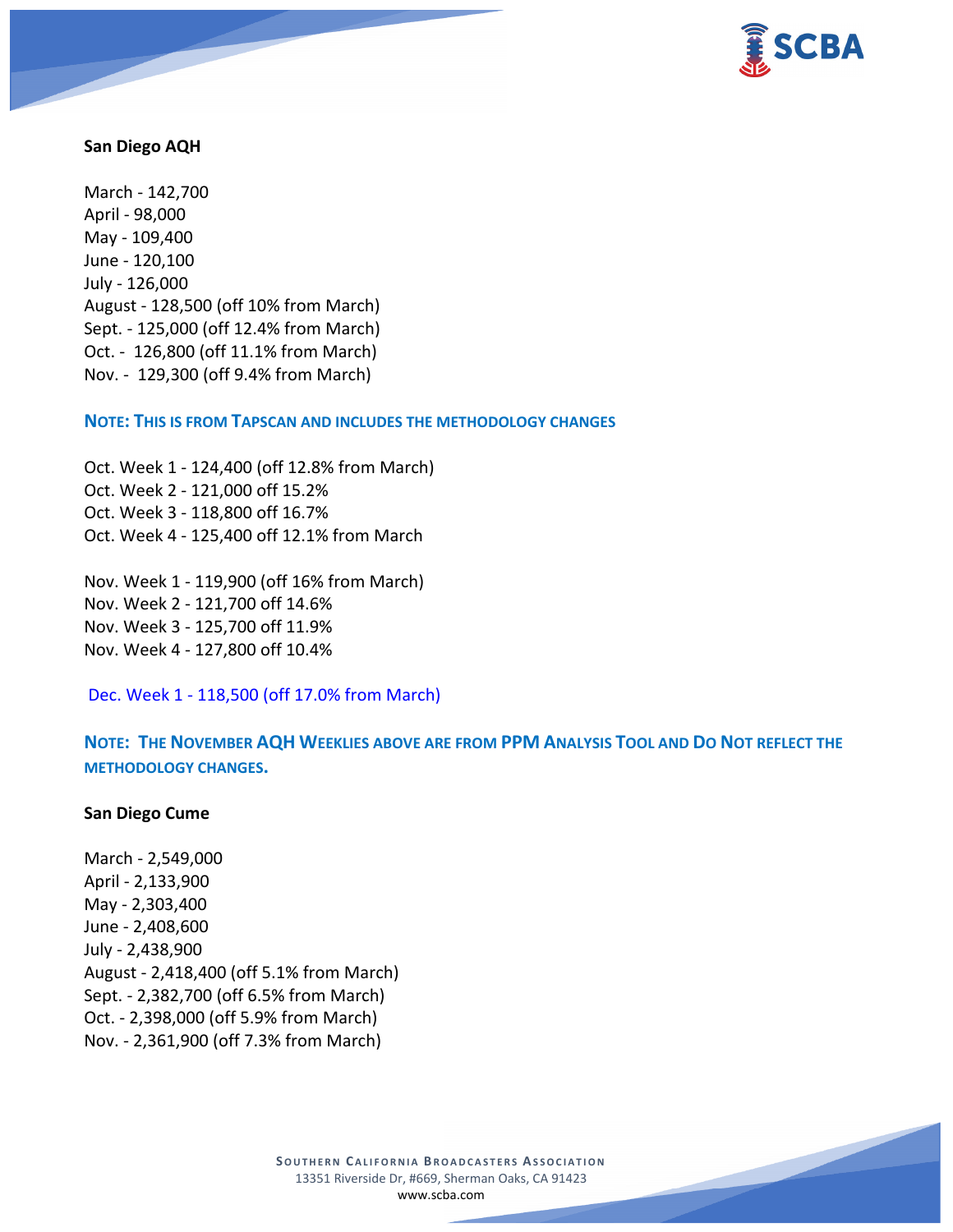

Oct. Week 1 - 2,409,400 (Off 5.4% from March) Oct. Week 2 - 2,433,200 (off 4.5%) Oct. Week 3 - 2,403,400 (off 5.7%) Oct. Week 4 - 2,346,200 (off 8.0%)

Nov. Week 1 - 2,324,800 (off 8.8% from March) Nov. Week 2 - 2,320,800 (off 9.0%) Nov. Week 3 - 2,408,500 (off 5.5%) Nov. Week 4 - 2,393,700 (off 6.1%)

Dec. Week 1 - 2,295,700 (off 9.9% from March)

There is a veritable feast of information to feed your hungry minds this Thanksgiving week so let's dig right in:

#### **RESOURCES AND ARTICLES OF INTEREST TO SALES AND ADVERTISERS:**

#### **The Media Seller's Guide to Cyber Week 2020**

SalesFuel November 21, 2020

**ATTACHMENT**: [The Media Sellers Guide to Cyber Week 2020](https://scba.com/salesforce-cyberweek-whitepaper-082120/)

#### **Research Says News Is Under-Used by Advertisers**

Media Village November 25, 2020 (Note: This article is mostly focused on TV news but is very applicable to Radio as well) <https://www.mediavillage.com/article/research-says-news-is-under-used-by-advertisers/>

**Effort In Congress To Steer More Pentagon Ad Dollars To Local Media.** Inside Radio November 25, 2020 [http://www.insideradio.com/free/effort-in-congress-to-steer-more-pentagon-ad-dollars-to-local](http://www.insideradio.com/free/effort-in-congress-to-steer-more-pentagon-ad-dollars-to-local-media/article_25a54982-2ef3-11eb-9ce0-63335eda1cec.html)[media/article\\_25a54982-2ef3-11eb-9ce0-63335eda1cec.html](http://www.insideradio.com/free/effort-in-congress-to-steer-more-pentagon-ad-dollars-to-local-media/article_25a54982-2ef3-11eb-9ce0-63335eda1cec.html)

#### **Mobile Marketing Strategies for the Most Unusual Holiday Season Ever**

Customer Think November 24, 2020 <https://customerthink.com/mobile-marketing-strategies-for-the-most-unusual-holiday-season-ever/>

**Consumers expect brands to be inclusive** eMarketer November 25, 2020 <https://www.emarketer.com/content/consumers-expect-brands-inclusive?ecid=NL1001>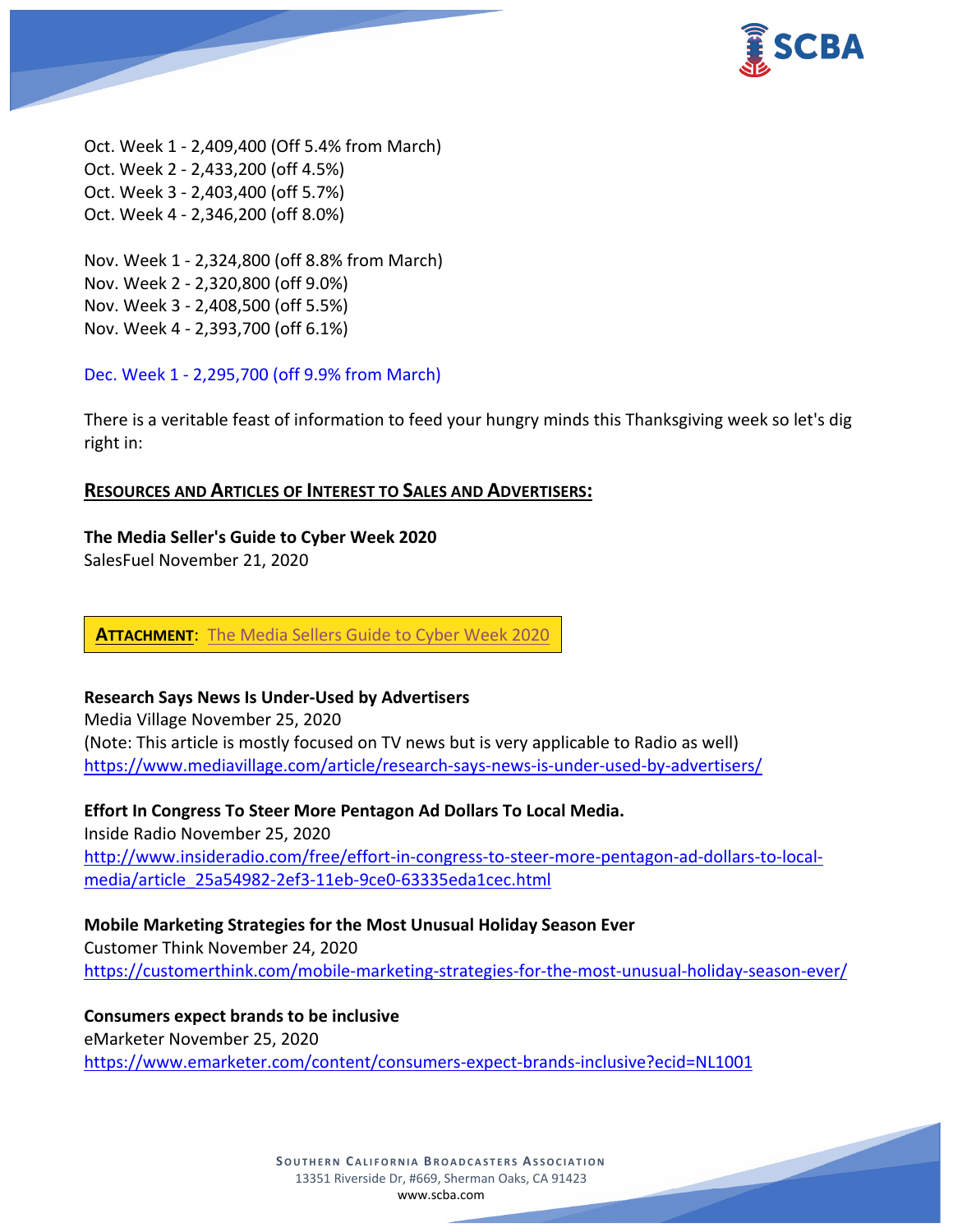

# **Forecast: 7% Drop in Ad Spend In 2020, With Streaming Audio A Bright Spot.**

Inside Radio (pqmedia) November 25, 2020 [http://www.insideradio.com/free/forecast-7-drop-in-ad-spend-in-2020-with-streaming-audio-a-bright](http://www.insideradio.com/free/forecast-7-drop-in-ad-spend-in-2020-with-streaming-audio-a-bright-spot/article_0a6213a8-2ef3-11eb-8815-5fe93f609a66.html)[spot/article\\_0a6213a8-2ef3-11eb-8815-5fe93f609a66.html](http://www.insideradio.com/free/forecast-7-drop-in-ad-spend-in-2020-with-streaming-audio-a-bright-spot/article_0a6213a8-2ef3-11eb-8815-5fe93f609a66.html)

## **Borrell Drops Bombshells** (Note: key findings from the Borrell's survey of local advertisers) Radio Ink November 25, 2020 [https://radioink.com/2020/11/25/borrell-drops](https://radioink.com/2020/11/25/borrell-drops-bombshells/?vgo_ee=g4MdIIvetgiR1mkR7kijJ4BI1h38V58Ke8bVrp%2FmcsM%3D)[bombshells/?vgo\\_ee=g4MdIIvetgiR1mkR7kijJ4BI1h38V58Ke8bVrp%2FmcsM%3D](https://radioink.com/2020/11/25/borrell-drops-bombshells/?vgo_ee=g4MdIIvetgiR1mkR7kijJ4BI1h38V58Ke8bVrp%2FmcsM%3D)

## **Five Ad Categories Undergoing The Biggest Shifts In 2020.**

Inside Radio November 24, 2020 [http://www.insideradio.com/free/five-ad-categories-undergoing-the-biggest-shifts-in-](http://www.insideradio.com/free/five-ad-categories-undergoing-the-biggest-shifts-in-2020/article_f7423fee-2e27-11eb-b05c-0f59948ebece.html)[2020/article\\_f7423fee-2e27-11eb-b05c-0f59948ebece.html](http://www.insideradio.com/free/five-ad-categories-undergoing-the-biggest-shifts-in-2020/article_f7423fee-2e27-11eb-b05c-0f59948ebece.html)

# **NRF: Holiday sales to rise 3.6% to 5.2% in 'strong finish' to 2020**

Chain Store Age (National Retail Federation) November 24, 2020 [https://chainstoreage.com/nrf-holiday-sales-rise-36-52-strong-finish-](https://chainstoreage.com/nrf-holiday-sales-rise-36-52-strong-finish-2020?utm_source=omeda&utm_medium=email&utm_campaign=NL_CSA+Day+Breaker&utm_keyword=&oly_enc_id=8319H4585489H7M)[2020?utm\\_source=omeda&utm\\_medium=email&utm\\_campaign=NL\\_CSA+Day+Breaker&utm\\_keywor](https://chainstoreage.com/nrf-holiday-sales-rise-36-52-strong-finish-2020?utm_source=omeda&utm_medium=email&utm_campaign=NL_CSA+Day+Breaker&utm_keyword=&oly_enc_id=8319H4585489H7M) [d=&oly\\_enc\\_id=8319H4585489H7M](https://chainstoreage.com/nrf-holiday-sales-rise-36-52-strong-finish-2020?utm_source=omeda&utm_medium=email&utm_campaign=NL_CSA+Day+Breaker&utm_keyword=&oly_enc_id=8319H4585489H7M)

# **Outlook for Auto Industry Looks Promising in 2021**

## **Sales expected to hit 16.3 million units in 2021.**

The Detroit Bureau November 23, 2020 <https://www.thedetroitbureau.com/2020/11/outlook-for-auto-industry-looks-promising-in-2021/>

## **Why The Insurance Industry Doubled Down On Radio In 2020.**

Inside Radio November 23, 2020 [http://www.insideradio.com/free/why-the-insurance-industry-doubled-down-on-radio-in-](http://www.insideradio.com/free/why-the-insurance-industry-doubled-down-on-radio-in-2020/article_5d0912e8-2d5c-11eb-b422-7b2cebbe6dc1.html)[2020/article\\_5d0912e8-2d5c-11eb-b422-7b2cebbe6dc1.html](http://www.insideradio.com/free/why-the-insurance-industry-doubled-down-on-radio-in-2020/article_5d0912e8-2d5c-11eb-b422-7b2cebbe6dc1.html)

# **A Huge Week At Radio For The Home Depot**

Radio+TV Business Report November 23, 2020 <https://www.rbr.com/mm-spot-ten-radio-11232020/>

## **Here's Why Molson Coors Is Tapping Podcast Advertising.** Inside Radio November 23, 2020 [http://www.insideradio.com/podcastnewsdaily/here-s-why-molson-coors-is-tapping-podcast](http://www.insideradio.com/podcastnewsdaily/here-s-why-molson-coors-is-tapping-podcast-advertising/article_4cf8f388-2db0-11eb-9c3c-63fd615e61c5.html)[advertising/article\\_4cf8f388-2db0-11eb-9c3c-63fd615e61c5.html](http://www.insideradio.com/podcastnewsdaily/here-s-why-molson-coors-is-tapping-podcast-advertising/article_4cf8f388-2db0-11eb-9c3c-63fd615e61c5.html)

**SOUTHERN CALIFORNIA BROADCASTERS ASSOCIATION** 13351 Riverside Dr, #669, Sherman Oaks, CA 91423 [www.scba.com](http://www.scba.com/)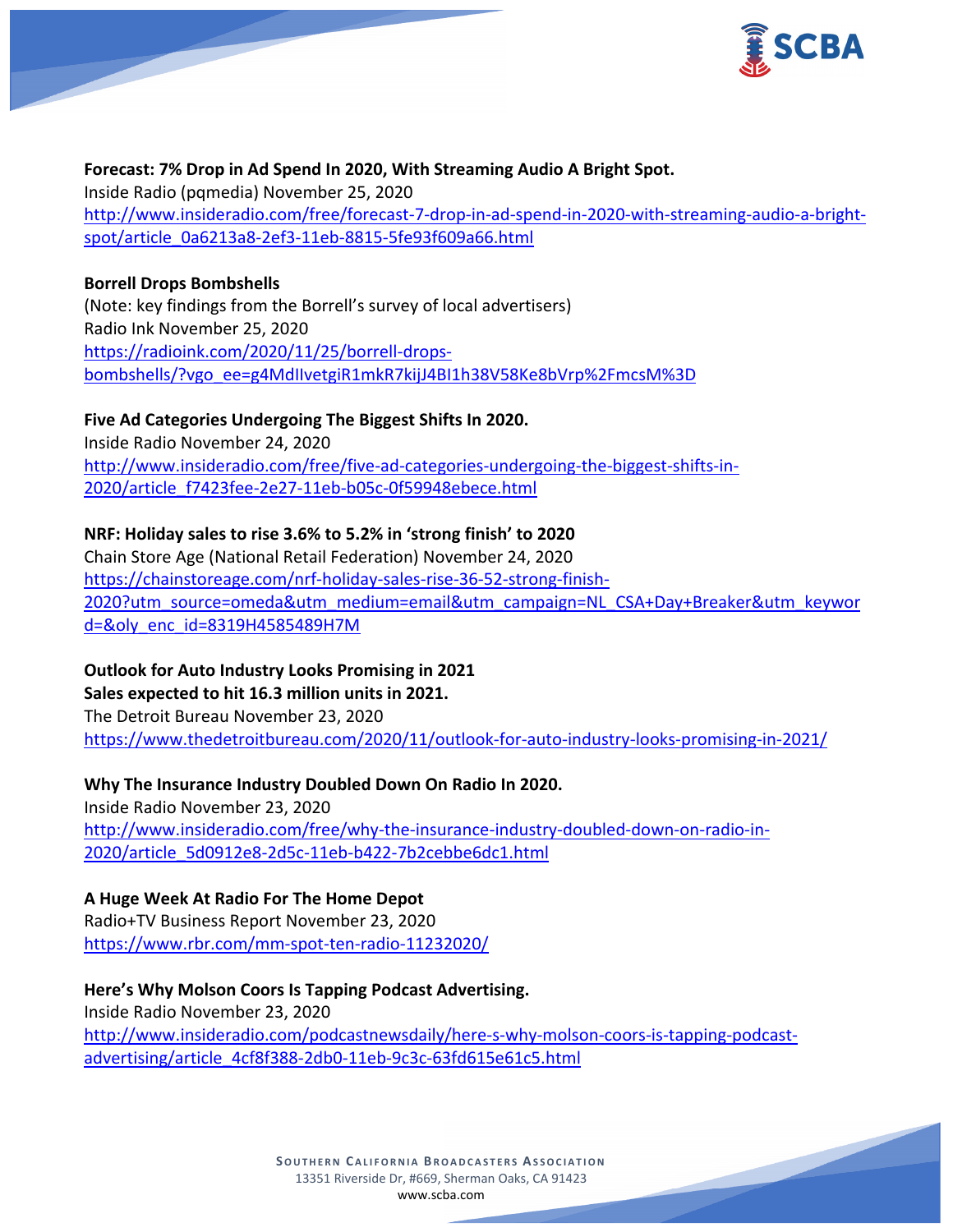

**With Thanksgiving Days Away, The All-Christmas Floodgates Are Wide Open.** Inside Radio November 23, 2020 [http://www.insideradio.com/free/with-thanksgiving-days-away-the-all-christmas-floodgates-are-wide](http://www.insideradio.com/free/with-thanksgiving-days-away-the-all-christmas-floodgates-are-wide-open/article_369d6000-2d5c-11eb-9021-67960e62a4cb.html)[open/article\\_369d6000-2d5c-11eb-9021-67960e62a4cb.html](http://www.insideradio.com/free/with-thanksgiving-days-away-the-all-christmas-floodgates-are-wide-open/article_369d6000-2d5c-11eb-9021-67960e62a4cb.html)

**Three predictions for Black Friday weekend (it still matters)**

Chain Store Age November 23, 2020 [https://chainstoreage.com/three-predictions-black-friday-weekend-it-still](https://chainstoreage.com/three-predictions-black-friday-weekend-it-still-matters?oly_enc_id=8319H4585489H7M&utm_source=omeda&utm_medium=email&utm_campaign=NL_CSA+Day+Breaker&utm_keyword=)[matters?oly\\_enc\\_id=8319H4585489H7M&utm\\_source=omeda&utm\\_medium=email&utm\\_campaign=](https://chainstoreage.com/three-predictions-black-friday-weekend-it-still-matters?oly_enc_id=8319H4585489H7M&utm_source=omeda&utm_medium=email&utm_campaign=NL_CSA+Day+Breaker&utm_keyword=) [NL\\_CSA+Day+Breaker&utm\\_keyword=](https://chainstoreage.com/three-predictions-black-friday-weekend-it-still-matters?oly_enc_id=8319H4585489H7M&utm_source=omeda&utm_medium=email&utm_campaign=NL_CSA+Day+Breaker&utm_keyword=)

**5 Reasons Companies Should Increase Ad Budgets**

Radio Ink November 23, 2020 [https://radioink.com/2020/11/23/5-reasons-companies-should-increase-their-advertising](https://radioink.com/2020/11/23/5-reasons-companies-should-increase-their-advertising-budgets/?vgo_ee=g4MdIIvetgiR1mkR7kijJ4BI1h38V58Ke8bVrp%2FmcsM%3D)[budgets/?vgo\\_ee=g4MdIIvetgiR1mkR7kijJ4BI1h38V58Ke8bVrp%2FmcsM%3D](https://radioink.com/2020/11/23/5-reasons-companies-should-increase-their-advertising-budgets/?vgo_ee=g4MdIIvetgiR1mkR7kijJ4BI1h38V58Ke8bVrp%2FmcsM%3D)

**Show Me The Relationships**

Radio ink (Loyd Ford) November 22, 2020 [https://radioink.com/2020/11/22/show-me-the](https://radioink.com/2020/11/22/show-me-the-relationships/?vgo_ee=g4MdIIvetgiR1mkR7kijJ4BI1h38V58Ke8bVrp%2FmcsM%3D)[relationships/?vgo\\_ee=g4MdIIvetgiR1mkR7kijJ4BI1h38V58Ke8bVrp%2FmcsM%3D](https://radioink.com/2020/11/22/show-me-the-relationships/?vgo_ee=g4MdIIvetgiR1mkR7kijJ4BI1h38V58Ke8bVrp%2FmcsM%3D)

## **Online grocery sales will increase by nearly 53% this year**

eMarketer November 19, 2020 [https://www.emarketer.com/content/online-grocery-sales-will-increase-by-nearly-53-this](https://www.emarketer.com/content/online-grocery-sales-will-increase-by-nearly-53-this-year?ecid=NL1016)[year?ecid=NL1016](https://www.emarketer.com/content/online-grocery-sales-will-increase-by-nearly-53-this-year?ecid=NL1016)

## **Volvo Was Biggest Podcast Advertiser In October, But Financial Category Was The Standout.**

Inside Radio November 20, 2020 [http://www.insideradio.com/free/volvo-was-biggest-podcast-advertiser-in-october-but-financial](http://www.insideradio.com/free/volvo-was-biggest-podcast-advertiser-in-october-but-financial-category-was-the-standout/article_12b564aa-2b7a-11eb-8a25-e725e82ac887.html)[category-was-the-standout/article\\_12b564aa-2b7a-11eb-8a25-e725e82ac887.html](http://www.insideradio.com/free/volvo-was-biggest-podcast-advertiser-in-october-but-financial-category-was-the-standout/article_12b564aa-2b7a-11eb-8a25-e725e82ac887.html)

## **Inside Info: Radio Scores High With Consumers Who Buy 'Green' and Have Larger Incomes.**

Inside Radio November 19, 2020 [http://www.insideradio.com/free/inside-info-radio-scores-high-with-consumers-who-buy-green-and](http://www.insideradio.com/free/inside-info-radio-scores-high-with-consumers-who-buy-green-and-have-larger-incomes/article_644d8a30-2a36-11eb-b0d3-679a07e63673.html)[have-larger-incomes/article\\_644d8a30-2a36-11eb-b0d3-679a07e63673.html](http://www.insideradio.com/free/inside-info-radio-scores-high-with-consumers-who-buy-green-and-have-larger-incomes/article_644d8a30-2a36-11eb-b0d3-679a07e63673.html)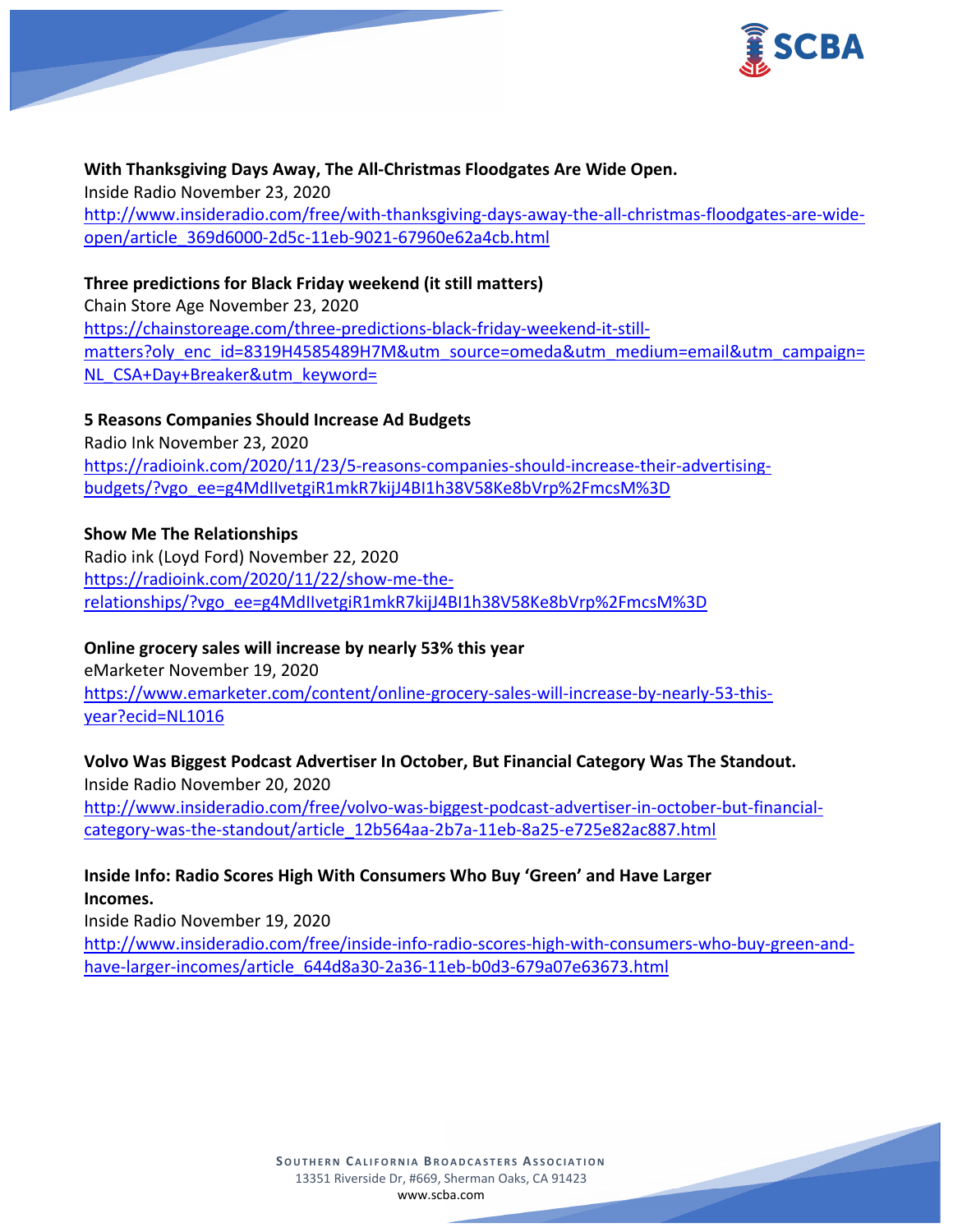

#### **RESOURCES AND ARTICLES OF INTEREST TO MANAGERS FOR PLANNING AND FORECASTING:**

**Media Trends and Predictions 2021 10 trends that will impact media and communications in 2021** KANTAR November 23, 2020

**ATTACHMENT**: Media Trends & [Predictions 2021](https://scba.com/media-trends-predictions-2021-final/)

**What Was Radio's Take From Record-Setting Election Spend?** Inside Radio (KANTAR) November 25, 2020 [http://www.insideradio.com/free/what-was-radio-s-take-from-record-setting-election](http://www.insideradio.com/free/what-was-radio-s-take-from-record-setting-election-spend/article_66732cb8-2ef3-11eb-bbb4-b733d98180f6.html)[spend/article\\_66732cb8-2ef3-11eb-bbb4-b733d98180f6.html](http://www.insideradio.com/free/what-was-radio-s-take-from-record-setting-election-spend/article_66732cb8-2ef3-11eb-bbb4-b733d98180f6.html)

#### **Survey: Young Adults Put Podcasts In Friend Category, Replacing TV Viewing.**

Inside Radio November 25, 2020 [http://www.insideradio.com/free/survey-young-adults-put-podcasts-in-friend-category-replacing-tv](http://www.insideradio.com/free/survey-young-adults-put-podcasts-in-friend-category-replacing-tv-viewing/article_c3f70a0e-2ef2-11eb-8d23-77e14a7e5e2f.html)[viewing/article\\_c3f70a0e-2ef2-11eb-8d23-77e14a7e5e2f.html](http://www.insideradio.com/free/survey-young-adults-put-podcasts-in-friend-category-replacing-tv-viewing/article_c3f70a0e-2ef2-11eb-8d23-77e14a7e5e2f.html)

**Voice Assistants Driving Users To Media Platforms Through Wireless Ear Buds.**

Inside Radio November 23, 2020 [http://www.insideradio.com/podcastnewsdaily/voice-assistants-driving-users-to-media-platforms](http://www.insideradio.com/podcastnewsdaily/voice-assistants-driving-users-to-media-platforms-through-wireless-ear-buds/article_c705cfb8-2dae-11eb-ab5b-8fc6f7077f6a.html)[through-wireless-ear-buds/article\\_c705cfb8-2dae-11eb-ab5b-8fc6f7077f6a.html](http://www.insideradio.com/podcastnewsdaily/voice-assistants-driving-users-to-media-platforms-through-wireless-ear-buds/article_c705cfb8-2dae-11eb-ab5b-8fc6f7077f6a.html)

#### **INSTAGRAM TURNS INFLUENCER BRANDED CONTENT ON ITS HEAD, GIVING ADVERTISERS GREATER CONTROL**

AD AGE November 23, 2020 [https://adage.com/article/media/instagram-turns-influencer-branded-content-its-head-giving](https://adage.com/article/media/instagram-turns-influencer-branded-content-its-head-giving-advertisers-greater-control/2296106)[advertisers-greater-control/2296106](https://adage.com/article/media/instagram-turns-influencer-branded-content-its-head-giving-advertisers-greater-control/2296106)

# **A COVID-19 vaccine could lead to a surge in OOH advertising, but is the industry ready?**

SmartBrief November 23, 2020 [https://www.smartbrief.com/original/2020/11/covid-19-vaccine-could-lead-surge-ooh-advertising](https://www.smartbrief.com/original/2020/11/covid-19-vaccine-could-lead-surge-ooh-advertising-industry-ready?utm_source=brief)[industry-ready?utm\\_source=brief](https://www.smartbrief.com/original/2020/11/covid-19-vaccine-could-lead-surge-ooh-advertising-industry-ready?utm_source=brief)

**Horizon-TikTok Deal To Focus On Campaign Opportunities For Clients**

MdiaPost November 20, 2020 [https://www.mediapost.com/publications/article/357997/horizon-tiktok-deal-to-focus-on-campaign](https://www.mediapost.com/publications/article/357997/horizon-tiktok-deal-to-focus-on-campaign-opportuni.html)[opportuni.html](https://www.mediapost.com/publications/article/357997/horizon-tiktok-deal-to-focus-on-campaign-opportuni.html)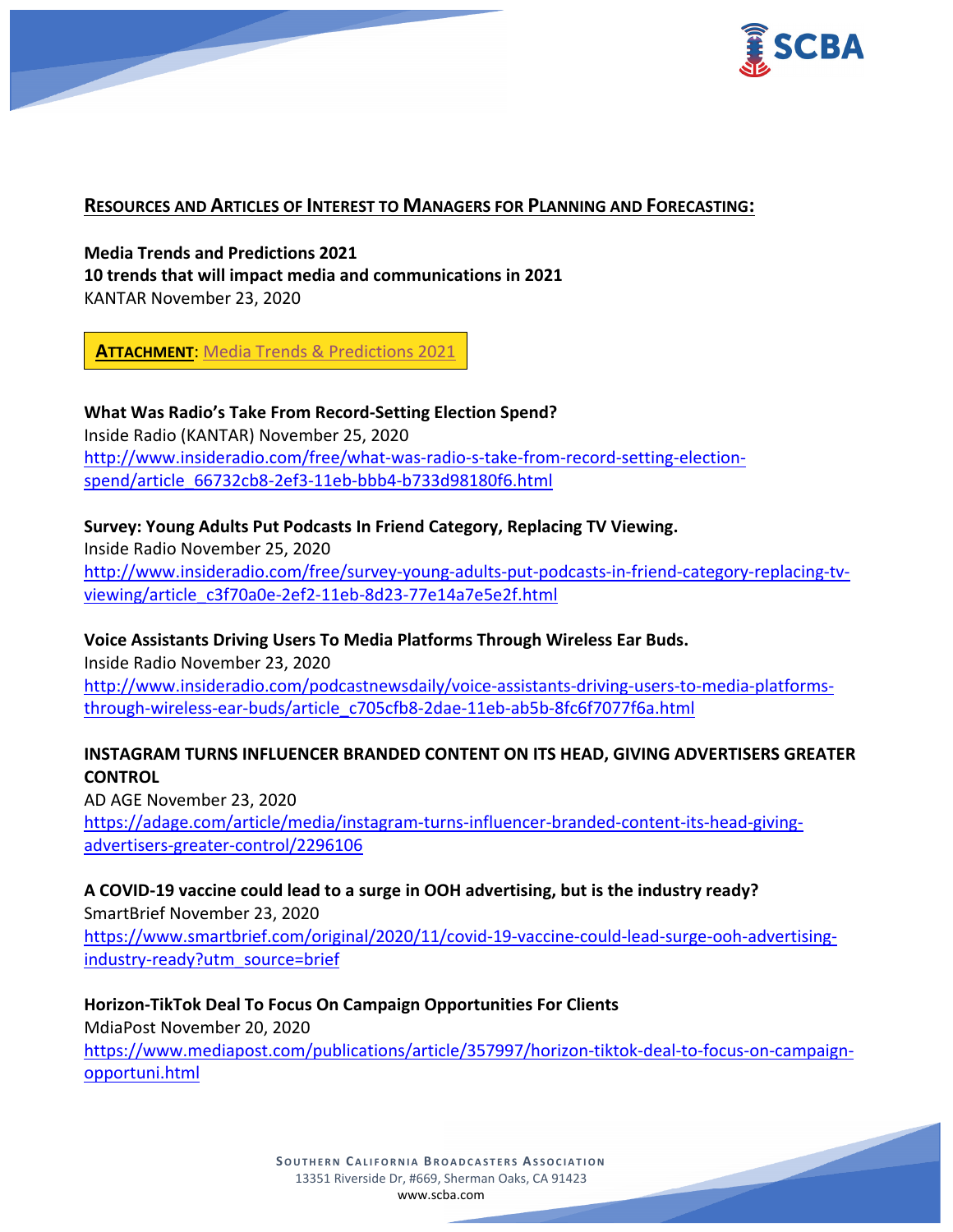

**Economic rebound, media consumption and consumer perception trends during COVID-19** WARC November 20, 2020 [https://www.warc.com/newsandopinion/opinion/economic-rebound-media-consumption-and](https://www.warc.com/newsandopinion/opinion/economic-rebound-media-consumption-and-consumer-perception-trends-during-covid-19/3955)[consumer-perception-trends-during-covid-19/3955](https://www.warc.com/newsandopinion/opinion/economic-rebound-media-consumption-and-consumer-perception-trends-during-covid-19/3955)

**10 Ways Your Radio Station Can Find The Joy This Holiday Season** Jacobs Media Strategies November 23, 2020

<https://jacobsmedia.com/10-ways-your-radio-station-can-find-the-joy-this-holiday-season/>

**TV Must Retool Now: Lessons Not Learned By U.S. Automakers In '70s** MediaPost November 19, 2020 [https://www.mediapost.com/publications/article/357975/tv-must-retool-now-lessons-not-learned-by](https://www.mediapost.com/publications/article/357975/tv-must-retool-now-lessons-not-learned-by-us-a.html?edition=120514)[us-a.html?edition=120514](https://www.mediapost.com/publications/article/357975/tv-must-retool-now-lessons-not-learned-by-us-a.html?edition=120514)

## **And Then There Were Two: Chart of the Week**

Borrell Associates November 23, 2020 <https://wordpress.borrellassociates.com/2020-chart-of-the-week/>

## **Digital and TV advertising: The lift is real**

TheMediaOnline November 23, 2020 (Note: This is a topic that radio needs to embrace and create more synergy between radio and digital advertising. We have a foundation, but we need to build on it fast). <https://themediaonline.co.za/2020/11/digital-and-tv-advertising-the-lift-is-real/>

## **IAB - Digital ad spend bounces back but still below pre pandemic**

Ad News November 23, 2020 [https://www.adnews.com.au/news/iab-digital-ad-spend-bounces-back-but-still-below-pre](https://www.adnews.com.au/news/iab-digital-ad-spend-bounces-back-but-still-below-pre-)pandemic

**HOW TO GET POWERFUL RADIO ANALYTICS TOOLS FOR FREE AND BOOST REVENUE**

VERITONE November 18, 2020 [https://www.veritone.com/blog/how-to-get-powerful-radio-analytics-tools-for-free-and-boost](https://www.veritone.com/blog/how-to-get-powerful-radio-analytics-tools-for-free-and-boost-revenue/)[revenue/](https://www.veritone.com/blog/how-to-get-powerful-radio-analytics-tools-for-free-and-boost-revenue/)

**Why Media Companies Should Rethink Their Ad Sales Operations Now** FORBES November 19, 2020 [https://www.forbes.com/sites/tonysilber/2020/11/19/why-media-companies-should-rethink-their-ad](https://www.forbes.com/sites/tonysilber/2020/11/19/why-media-companies-should-rethink-their-ad-sales-operations-now/?sh=711bd19970d2)[sales-operations-now/?sh=711bd19970d2](https://www.forbes.com/sites/tonysilber/2020/11/19/why-media-companies-should-rethink-their-ad-sales-operations-now/?sh=711bd19970d2)